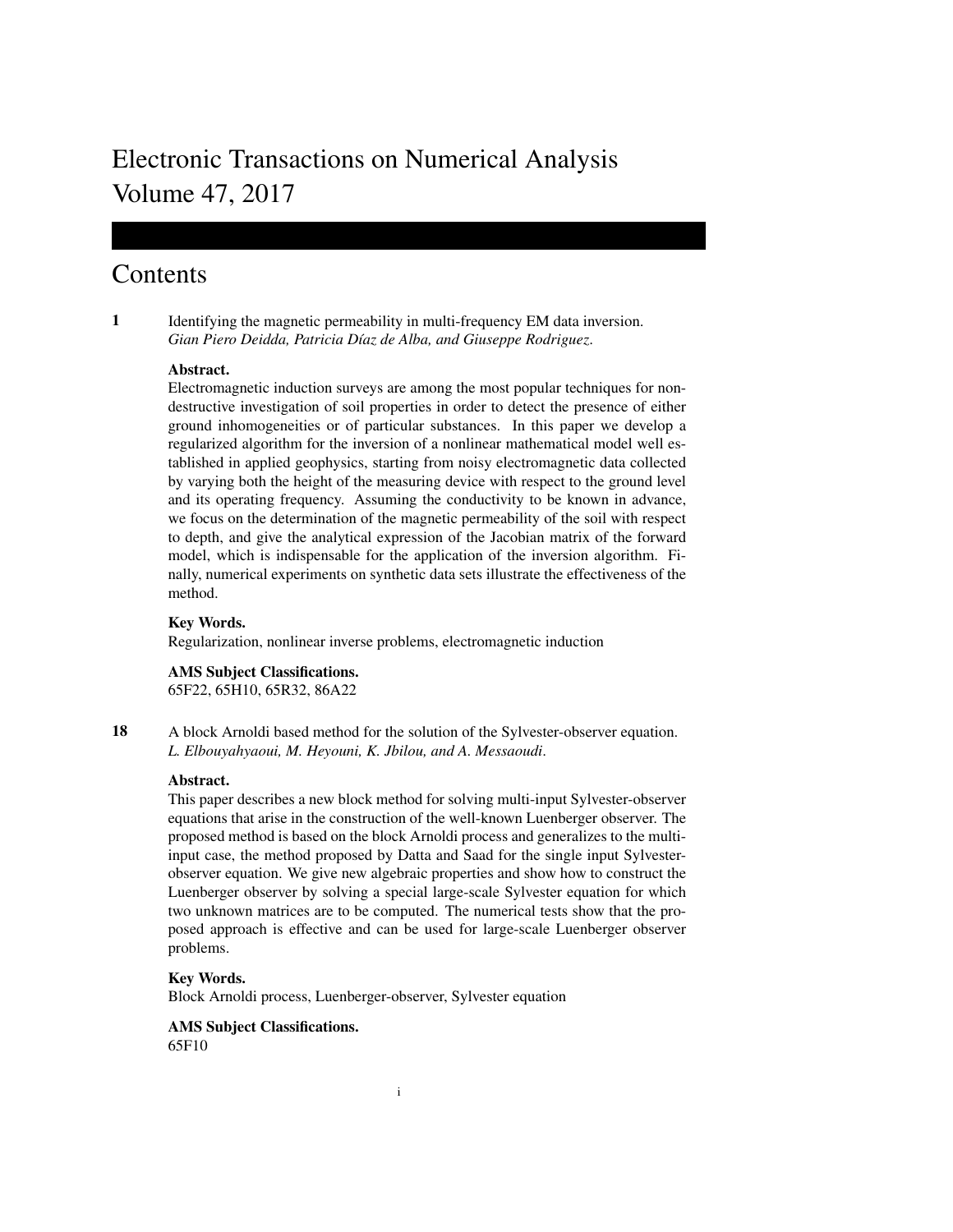37 Any admissible harmonic Ritz value set is possible for GMRES. *Kui Du, Jurjen Duintjer Tebbens, and Gerard Meurant ´* .

#### Abstract.

It is known that the harmonic Ritz values are the zeros of the GMRES residual polynomials. In this paper we show that any decreasing GMRES residual norm history is possible with any prescribed finite harmonic Ritz values in every iteration of the GMRES process. In addition, we characterize the admissible harmonic Ritz values when GMRES stagnates during some iterations, and show that with any prescribed, in this sense admissible harmonic Ritz values, any non-increasing GMRES residual norm history is possible. We also present a parameterization of the class of matrices and right-hand sides yielding prescribed GMRES residual norms and prescribed admissible harmonic Ritz values.

#### Key Words.

Ritz values, harmonic Ritz values, GMRES convergence, prescribed residual norms, FOM convergence

AMS Subject Classifications.

65F15, 65F10

57 Incremental computation of block triangular matrix exponentials with application to option pricing.

*Daniel Kressner, Robert Luce, and Francesco Statti*.

#### Abstract.

We study the problem of computing the matrix exponential of a block triangular matrix in a peculiar way: block column by block column, from left to right. The need for such an evaluation scheme arises naturally in the context of option pricing in polynomial diffusion models. In this setting, a discretization process produces a sequence of nested block triangular matrices, and their exponentials are to be computed at each stage until a dynamically evaluated criterion allows to stop. Our algorithm is based on scaling and squaring. By carefully reusing certain intermediate quantities from one step to the next, we can efficiently compute such a sequence of matrix exponentials.

#### Key Words.

matrix exponential, block triangular matrix, polynomial diffusion models, option pricing

#### AMS Subject Classifications.

15A16, 65F60, 91G20

73 On generalized iterated Tikhonov regularization with operator-dependent seminorms.

*Davide Bianchi and Marco Donatelli*.

#### Abstract.

We investigate the recently introduced Tikhonov regularization filters with penalty terms having seminorms that depend on the operator itself. Exploiting the singular value decomposition of the operator, we provide optimal order conditions, smoothing properties, and a general condition (with a minor condition of the seminorm) for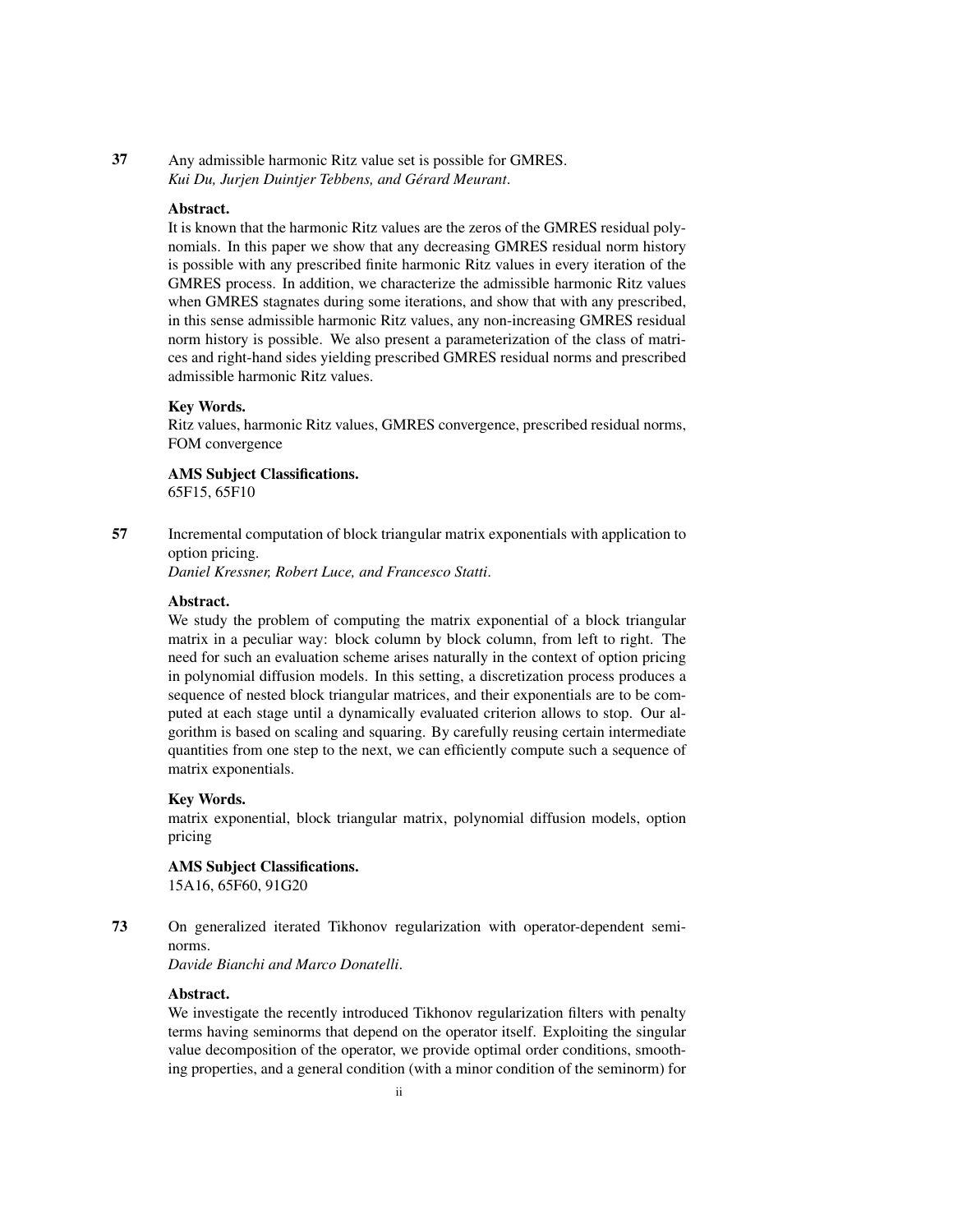the saturation level. Moreover, we introduce and analyze both stationary and nonstationary iterative counterparts of the generalized Tikhonov method with operatordependent seminorms. We establish their convergence rate under conditions affecting only the iteration parameters, proving that they overcome the saturation result. Finally, some selected numerical results confirm the effectiveness of the proposed regularization filters.

## Key Words.

ill-posed problems, fractional Tikhonov regularization, iterated Tikhonov, filter functions

#### AMS Subject Classifications.

65F22, 47A52, 65R32

100 Block Krylov subspace methods for functions of matrices. *Andreas Frommer, Kathryn Lund, and Daniel B. Szyld*.

## Abstract.

A variety of block Krylov subspace methods have been successfully developed for linear systems and matrix equations. The application of block Krylov methods to compute matrix functions is, however, less established, despite the growing prevalence of matrix functions in scientific computing. Of particular importance is the evaluation of a matrix function on not just one but multiple vectors. The main contribution of this paper is a class of efficient block Krylov subspace methods tailored precisely to this task. With the full orthogonalization method (FOM) for linear systems forming the backbone of our theory, the resulting methods are referred to as B(FOM)<sup>2</sup>: block FOM for functions of matrices.

Many other important results are obtained in the process of developing these new methods. Matrix-valued inner products are used to construct a general framework for block Krylov subspaces that encompasses already established results in the literature. Convergence bounds for  $B(FOM)^2$  are proven for Stieltjes functions applied to a class of matrices which are self-adjoint and positive definite with respect to the matrix-valued inner product. A detailed algorithm for  $B(FOM)^2$  with restarts is developed, whose efficiency is based on a recursive expression for the error, which is also used to update the solution. Numerical experiments demonstrate the power and versatility of this new class of methods for a variety of matrix-valued inner products, functions, and matrices.

#### Key Words.

matrix functions, restarted Krylov subspace methods, block Krylov subspace methods, global methods

#### AMS Subject Classifications.

65F60, 65F50, 65F10, 65F30

127 An optimal Q-OR Krylov subspace method for solving linear systems.  $Gé \nland \nM$ eurant.

#### Abstract.

Today the most popular iterative methods for solving nonsymmetric linear systems are Krylov methods. In this paper we show how to construct a non-orthogonal basis of the Krylov subspace such that the quasi-orthogonal residual (Q-OR) Krylov method using this basis yields the same residual norms as GMRES up to the final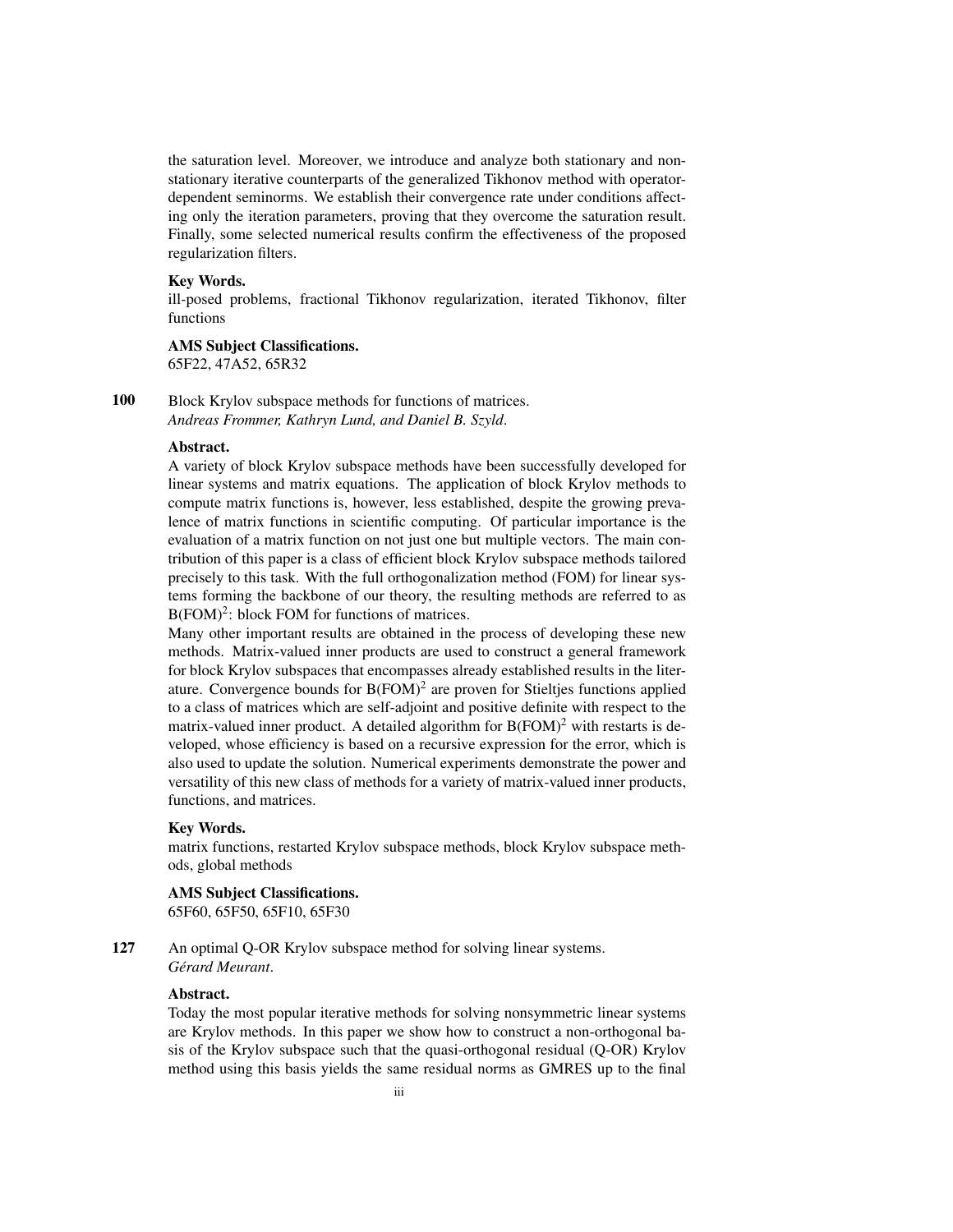stagnation phase, provided GMRES is not stagnating. In many examples this new Krylov method gives a better maximum attainable accuracy than GMRES with a modified Gram-Schmidt (MGS) implementation. Even though the number of floating point operations per iteration is larger than for GMRES, the optimal Q-OR method offers more potential for parallelism than GMRES with MGS.

## Key Words.

linear systems, Krylov methods, Q-OR algorithm

#### AMS Subject Classifications. 65F10

153 Weighted Golub-Kahan-Lanczos bidiagonalization algorithms. *Hong-Xiu Zhong and Hongguo Xu*.

#### Abstract.

We present weighted Golub-Kahan-Lanczos algorithms. We demonstrate their applications to the eigenvalue problem of a product of two symmetric positive definite matrices and an eigenvalue problem for the linear response problem. A convergence analysis is provided and numerical test results are reported. As another application we make a connection between the proposed algorithms and the preconditioned conjugate gradient (PCG) method.

#### Key Words.

weighted Golub-Kahan-Lanczos bidiagonalization algorithm, eigenvalue, eigenvector, Ritz value, Ritz vector, linear response eigenvalue problem, Krylov subspace, bidiagonal matrices

AMS Subject Classifications. 65F15, 15A18

179 Vector estimates for  $f(A)$ b via extrapolation. *Marilena Mitrouli and Paraskevi Roupa*.

## Abstract.

Let  $A \in \mathbb{R}^{p \times p}$  be a diagonalizable matrix and  $f$  a smooth function. We are interested in the problem of approximating the action of  $f(A)$  on a vector  $b \in \mathbb{R}^p$ , i.e.,  $f(A)$ b, without explicitly computing the matrix  $f(A)$ . In the present work, we derive families of one-term, two-term, and three-term inexpensive approximations to the quantity  $f(A)$ b via an extrapolation procedure. For a given diagonalizable matrix  $A$ , the proposed families of vector estimates allow us to approximate the form  $W^T f(A) U$ , for any matrices  $W, U \in \mathbb{R}^{p \times m}$ ,  $1 \leq m \ll p$ , not necessarily biorthogonal. We present several numerical examples to illustrate the effectiveness of our method for several functions  $f$  for both the quantity  $f(A)$  and the form  $W^T f(A) U$ .

## Key Words.

f(A)b, vector estimates, vector moments, extrapolation, diagonalizable matrices

### AMS Subject Classifications.

65F15, 65F30, 65F60, 65B05, 15A18